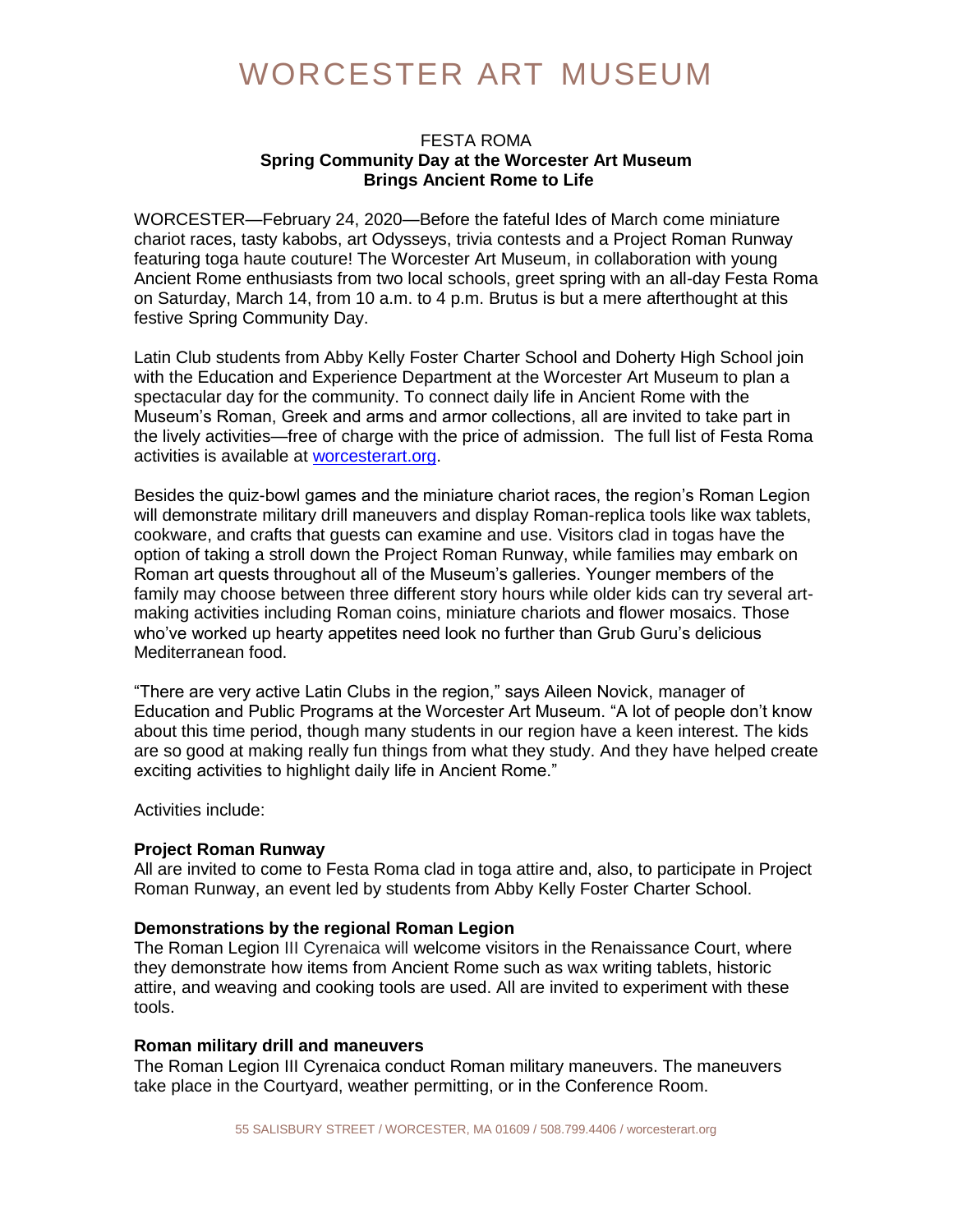# WORCESTER ART MUSEUM

## **Gladiators demonstrate their skills**

The Abby Kelly Foster Charter students lead a series of authentic gladiator moves and battle techniques.

#### *Certamen* **for all**

Students from Doherty Memorial High School and Abby Kelly Foster Charter School host a quiz-bowl-style game. Usually *certamen* is conducted by students of Latin, Greek and classical civilizations but during Festa Roma, the quizzes focus on trivia and everyone is invited to test their wits.

### **Museum-wide art odysseys**

In this Ancient Times Quest, families explore the Museum's galleries in search of Roman or Roman-influenced art. Prizes are awarded to those who successfully complete their quest.

## **Story time for young history buffs**

Youngsters have opportunities to experience ancient cultures during fun story hours at 11 a.m., and 1 and 2 p.m.

### **Roman-style art making**

Families are welcome to make Roman coins, flower mosaics and miniature chariots at art stations between 10 a.m. and 3:30 p.m.

### **Special gallery tour**

At 1 p.m., WAM docent Marilyn Butler leads an anecdote-filled tour—From Ancient Goddess to Christian Saints — throughout the galleries. At 2 p.m., WAM docent Mark Mancevice leads a Zip Tour of Roman hairstyles. All are welcome to join in and ask questions.

## **Grub Guru savory treats**

The popular food truck, Grub Guru, plans to serve a Mediterranean-inspired array of delicious treats including lemon chicken skewers with tzatziki, gyros, falafel, baba ganouj and homemade baklavas. The Museum Café will be closed, but the dining room will be open.

#### **Museum Shop**

Enjoy shopping from 10 a.m. to 4 p.m. at the tastefully curated Museum Shop.

## **About the Worcester Art Museum**

The Worcester Art Museum creates transformative programs and exhibitions, drawing on its exceptional collection of art. Dating from 3,000 BC to the present, these works provide the foundation for a focus on audience engagement, connecting visitors of all ages and abilities with inspiring art and demonstrating its enduring relevance to daily life. Creative initiatives— including pioneering collaborative programs with local schools, fresh approaches to exhibition design and in-gallery teaching, and a long history of studio class instruction—offer opportunities for diverse audiences to experience art and learn both from and with artists.